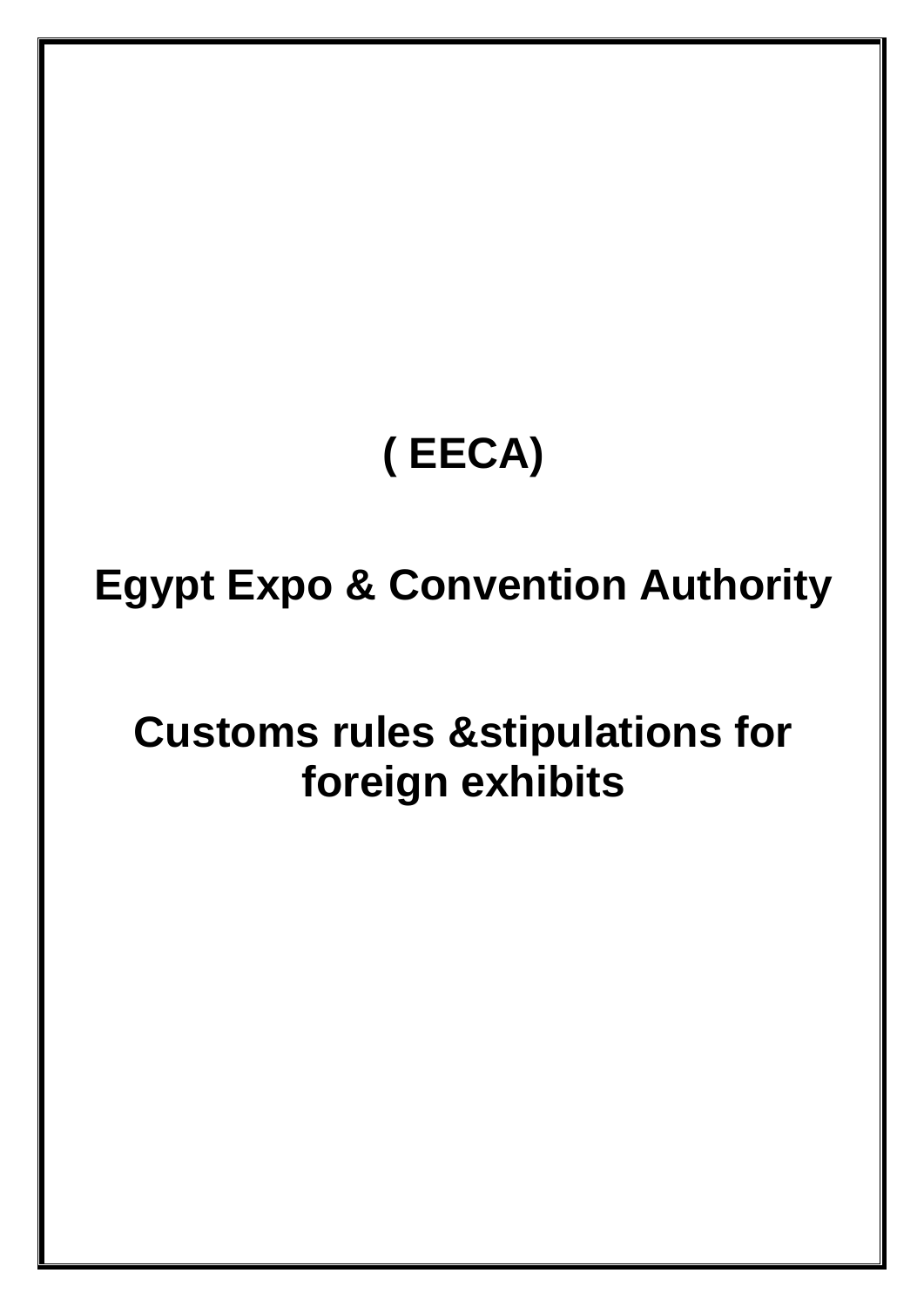### **Customs rules &stipulations for foreign exhibits exhibited within the ground of Egypt Expo & Convention Authority ( EECA)**

**EGYPT EXPO & CONVENTION AUTHORITY ( EECA ) located in Nasr city /Cairo /Egypt has bordered custom zone (gate 2 ). This zone offers consistency customs procedures for foreign exhibited goods whether these goods are demonstrated, re-exported or sold, meanwhile It helps facilitate exhibits transportation to (EECA) premises.**

#### **First : Imported Exhibits: -**

- **1) -Temporarily customs released exhibits : - Exhibits which is subjected to temporarily customs release must offer EECA with following documents**
- **a) Bill of lading which should be include:**

**- Shipper: name of foreign participated company or its delegate** 

**B) Consigned: should be enlisted in the following order.**

- **1- Name of exhibitor**
- **2- Name of the exhibition**

**3- Exhibition premises (Egypt Expo & Convention Authority ( EECA )**

**- EXHIBITS ARE ALLOWED INTO EECA AFTER ( ISSUANCE OF LETTER OF CUSTOMS) GRANTED BY COMMERCIAL DEPETERMENT UPON FULL PAYMENT OF THE FOLLOWING FEES :**

- **- LE 750 per each B/L for EECAs registered clearing companies.**
- **- LE. 2000 per each B/L for non registered clearing companies.**
- **- LE. 1000 per each B/L handled by the Exhibitor.**

**N . B :**

**Goods must reach the Egyptian port prior to the inauguration of the event by (2weeks ) to guarantee its arrival to EECA in a most convenient time especially exhibits that are subjected to testing by various authorities .**

**b) Fully Detailed Exhibits invoice clearing origin Country.**

**C) Certificate of Origin.** 

 **2-Guarantees: -**

**a) Official Participation of Countries :**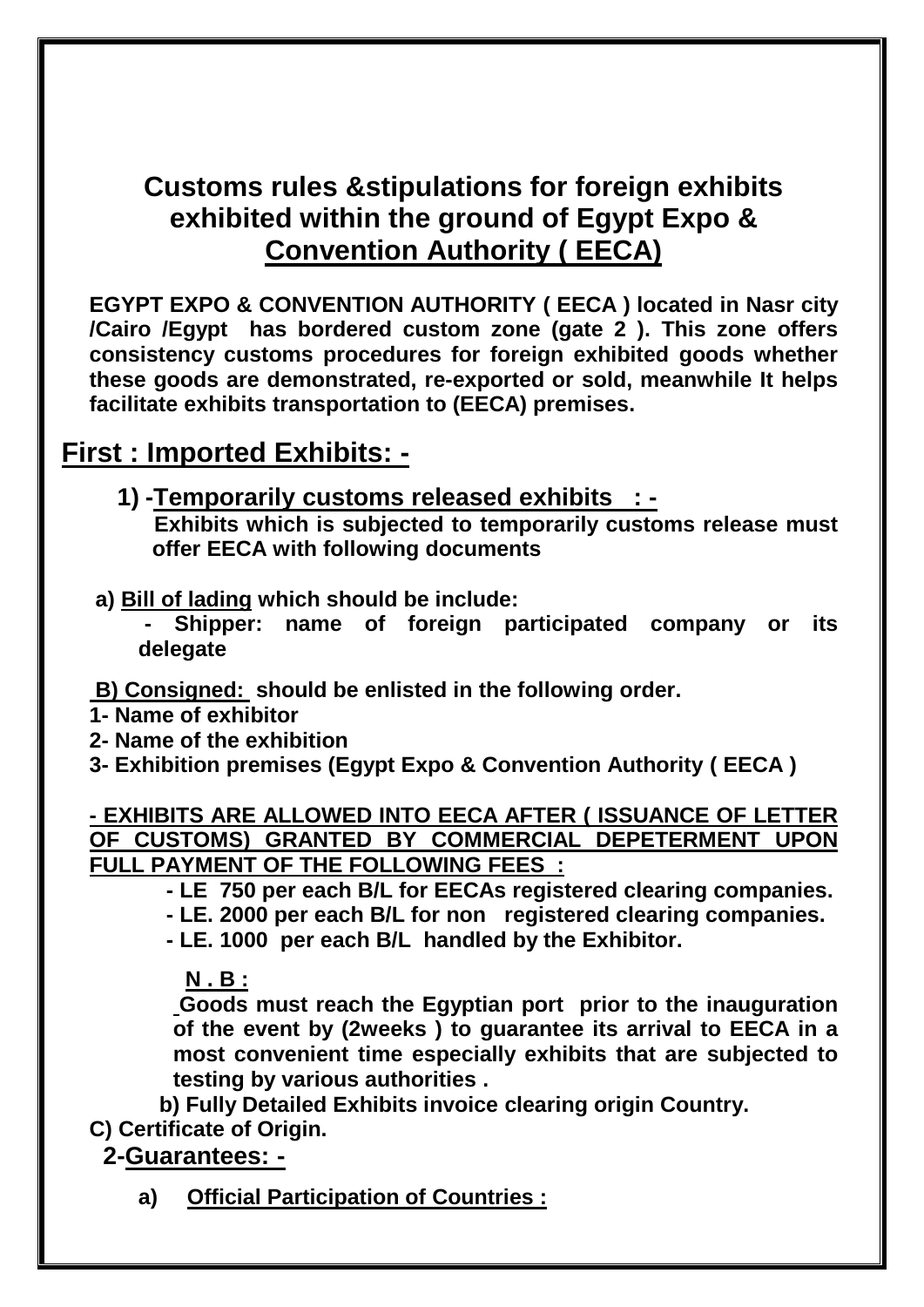**Participated countries should provide an authorized letter from its embassy in Egypt, this letter pledges to settle all customs duty on sold exhibits that will not be re-exported , enclosed by a list of companies exhibiting within the official participation of the country.** 

#### **B (Individual Participation of Foreign companies :**

- **- Participant foreign company provides the Customs office With either cash payment or present a letter of guarantee valid for six months From one of the accredited Egyptian banks to facilitate the following procedures:**
- **- Transportation of exhibits from port to EECA and back to be reexported**
- **- Full payment of taxes and customs for exhibits that would not be subjected to re-exportation.**
- **3- Foreign exhibits subjected to direct release from customs (samples – modules – media materials used by companies or individuals)**
	- **People in charge of releasing exhibits form customs:**
		- **- Registered (importers – agents - Factories – exporters laboratories)**
	- **Commercial samples, modules, media materials should be examed due to specs and types :**
	- **Permission of authorized bodies for samples distribution within exhibition halls (medical, industrial, agricultural, media,..etc )**

#### **4-Customs on Alcoholic Drinks and Cigarettes: -**

**Exhibitor should pay all customs duty on imported Alcoholic drinks and cigarettes. As for drinks consumed by participant within its pavilion, exhibitor should offer a written authorized letter issued by country's embassy and Egyptian Ministry of Foreign Affairs.** 

### **Second : Egyptian Free Zone Exhibits**

**The participant should apply a request for (EECA) Commercial Affairs Department enclosing following documents: -**

- **a) Approval of the General Authority for Investment & Free Zones to permit exhibits transportation to EECA.**
- **b) Exhibits Invoices.**
- **The commercial department issues a letter to exhibition customs approving entrance of exhibits to EECA after payment of due amount.**
- **The participant should present the following documents for exhibition customs :**
	- **Bank Letter of Guarantee with total amount of customs fees as determined by exhibition custom.**
	- - **Invoices and the approval of Commercial Affairs Department.**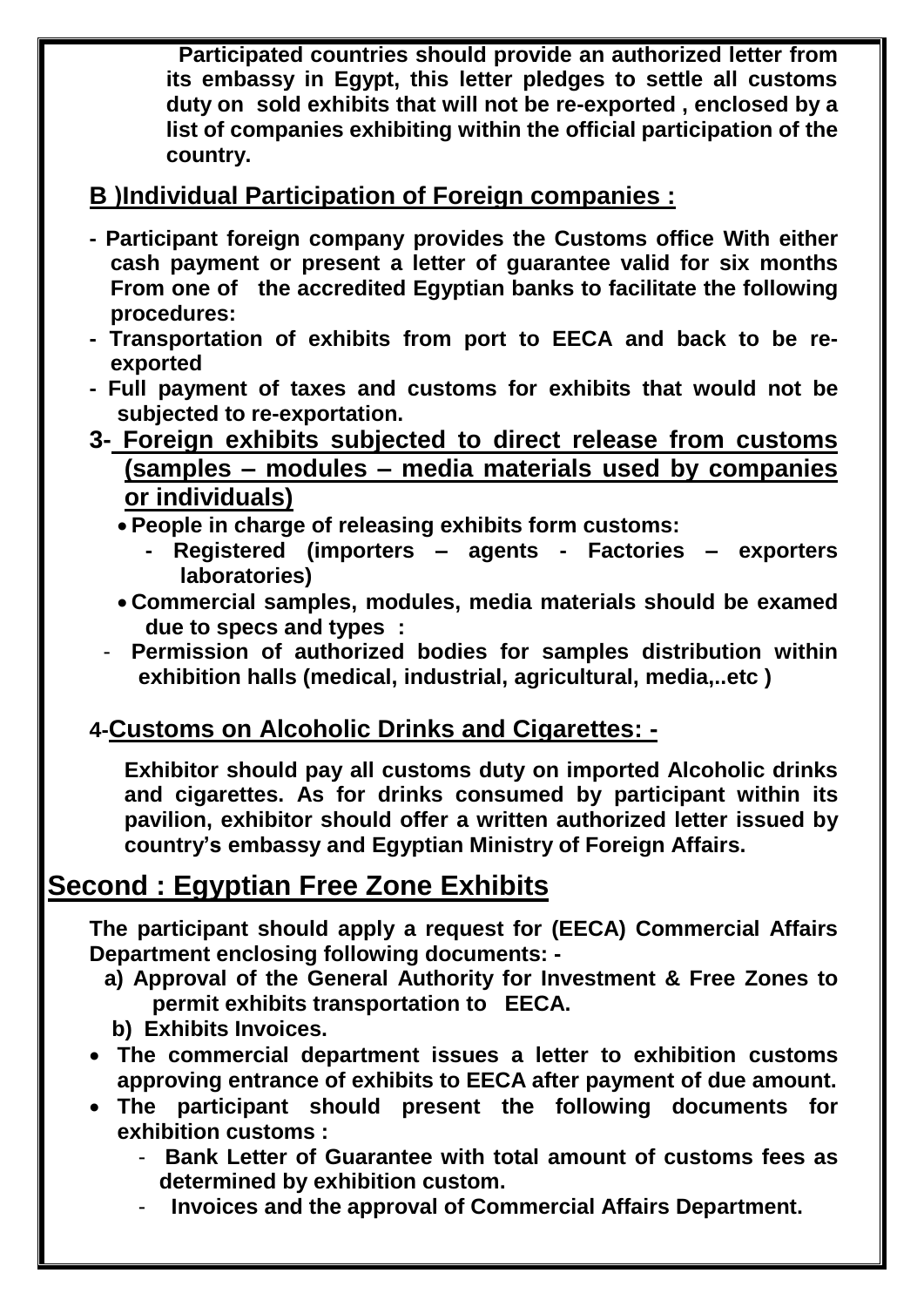**The exhibitor is entitled to return the exhibits back to the free zone after the event.**

#### **Third : Direct Sale to Public ( foreign exhibits ): -**

**Direct sale to public is limited for foreign exhibits in places determined by EECA during the event , exhibitor is entitled to follow the hereby procedures**

 **A copy of the invoice of the Exhibits to be sol** 

- **1- For direct sale: exhibitor should be granted with an approval from commercial affairs department in EECA.**
- **2- Retail sale is permitted meanwhile wholesale is totally forbidden.**
- **3- Exhibitors who seek license of direct sale for public has to apply a request for commercial affairs department accompanied by exhibits invoices after authorization of exhibition custom administration.**
- **4- A copy of the invoice of the Exhibits to be sold after being approved and stamped by the exhibition customs administration after the customs improvement .**
- **5- A Letter from the Organization company stating that the direct sale to the public during the exhibition period shall be permitted . according the contract between the Authority and organizer**
- **6- Monetary is determined according to total rented space Pear square meter:** 
	- **a) 500 \$ per square meter of total rented areas for exhibitions organized by EECA.**

**b) 150 \$ per square meter of total rented areas for exhibitions organized by further organizers.**

- **c) 50 \$ per square meter of total rented areas for exhibitions that has been authorized by EECA to be organized outside its premises.**
- **4- Exhibitor is entitled to pay (1 %) of the permitted quota set by EECA as previously mentioned.**
- **5- Selling prices are determined due to CIF in addition to customs fees and taxes, taking in consideration that any deduction in invoces values is totally unacceptable.**
- **6- Exhibition custom administration collect custom fees based on actual sales**

**7- Unsold exhibits should be re-exported due to customs procedures.**

## **Fourth: purchase of foreign exhibits: -**

**Contracting for direct sale during the exhibition is handled between both (exhibitor & buyer) without (EECA'S) slightest responsibility, which**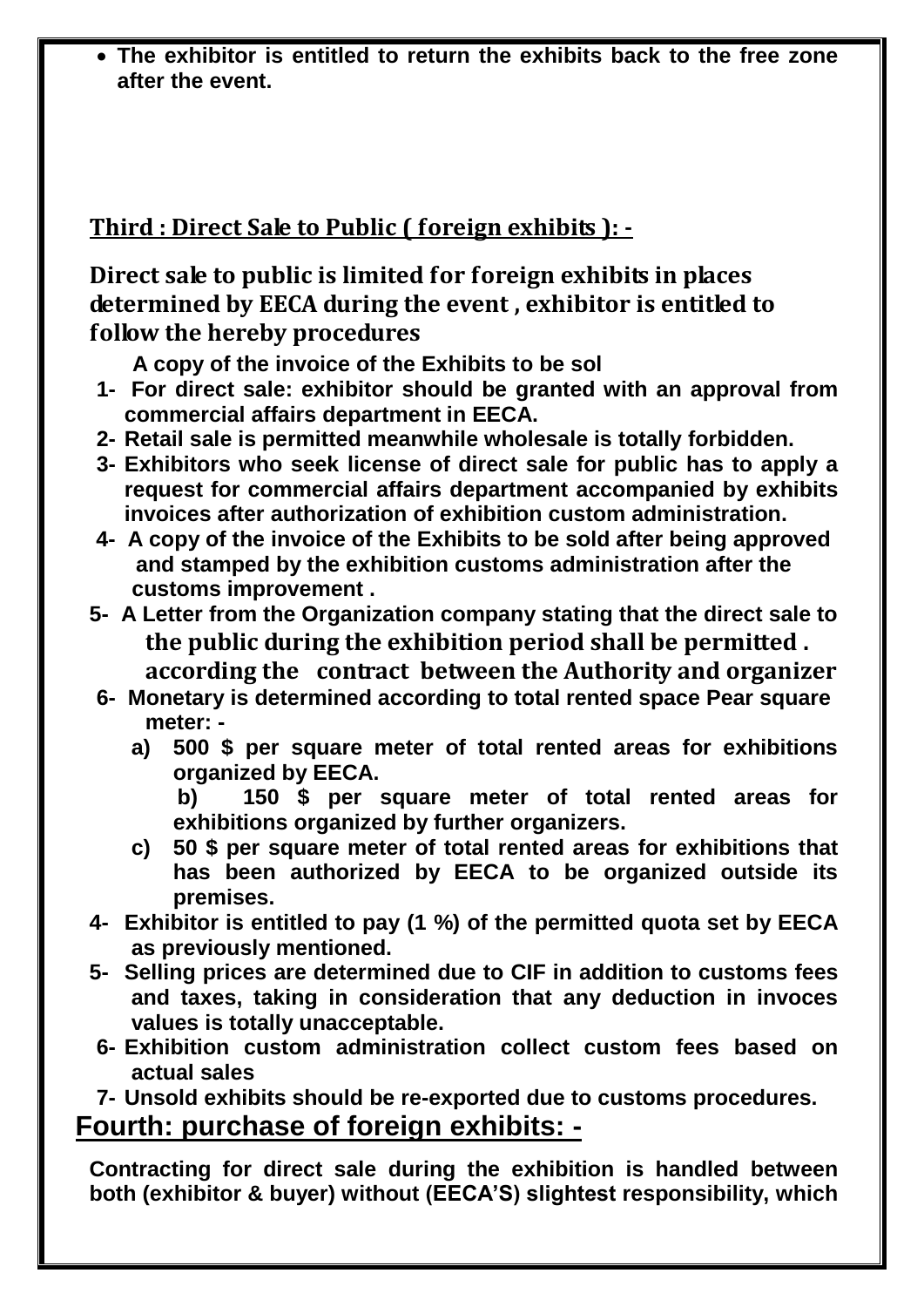**by its part facilitate the bargain for both parties applying to the following conditions**

- **1- Purchase invoices should be presented in both (Arabic & English) languages.**
- **2- Authorized letter approved by commercial department to facilitate**
- **3- customs procedures.**
- **4- Filling application set by commercial department with payment value of (1%)as purchase fees paid to EECA's financial department.**

#### **Fifth: Re-exportation of exhibits : -**

- **Exhibits should be re-exported by the end of exhibition within the duration of letter of guarantee validity date (6 months) that is presented to exhibition custom.**
- **By the end of validity date (6 months) these exhibits will be considered (waste) and custom will have the full authority to handle these exhibits.**

#### **Sixth : Exhibits Storage after event : -**

- **It's totally prohibited for exhibits to remain inside halls after the event .**
- **After six months of exhibition termination exhibits are confiscated & customs administration has full authority to handle these exhibits**

#### **Seventh: List of Prohibited imported Goods : -**

- **Exhibits that has religious essence.**
- **Offals and limbs of Poultry.**
- **Liver of Poultry.**
- **Two Storks motorcycle non-equipped with oil injection pump.**
- **All Kinds of aspistos materials.**
- **Brake pads made of aspistos material.**
- **Oil treated genetically Tuna.**
- **Insecticides & chemicals.**
- **Sugar cane unless used for scientific research**
- **Grape plants except fruit**
- **all kinds of citruis plants and seeds**
- **Mango fruit & nucleus**
- **Pears seedlings only seeds are permitted**
- **All kinds of citrus plants**
- **Olive seedlings**
- **Any kind of Agricultural soils , any kind of organic soil material under any name**
- **All kinds of packets**
- **Any green parts of plants unless used scientific purposes , except for potatoes-onions rose strawberry seedlings from agriculture seeds tissues and bulbs that helps in increase of plants**